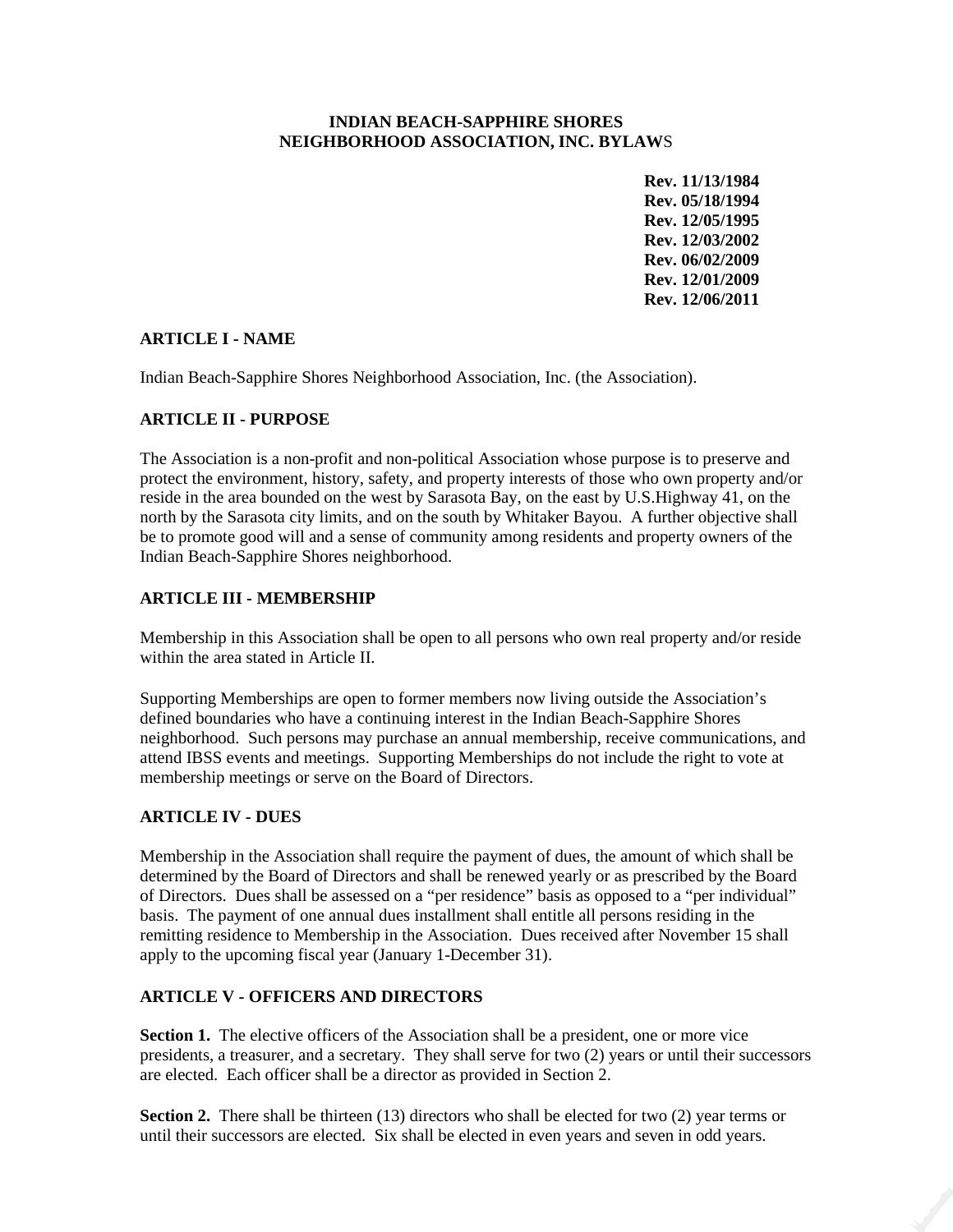**Section 3.** The officers and directors shall be elected by ballot at the annual meeting, by a majority of those members present and voting per Article VII, Section 5. When there is only one candidate for each office, election shall be by voice vote. The terms of office shall begin at the close of the annual meeting.

**Section 4.** A Nominating Committee of three (3) members, at least one of whom shall be a nonboard member, shall be elected by the Board of Directors at least four (4) months before the annual meeting. The Board shall appoint the chairman. The Nominating Committee shall report the slate of nominees to the Board at one of the two regularly scheduled Board meetings prior to the annual meeting. The Nominating Committee shall submit one (1) nominee for each office to be filled in a report to be given at the annual meeting. Nominations may be made from the floor following the report of the Nominating Committee. No one shall be nominated for office whose consent has not been previously obtained.

**Section 5.** Vacancies occurring on the Board may be filled by appointment by the President, subject to approval by the Board. Such appointments shall be for the balance of the unexpired term.

#### **ARTICLE VI – BOARD MEETINGS AND VOTING, DUTIES OF OFFICERS.**

**Section 1.** The President shall preside at all meetings of the Association and meetings of the Board of Directors and shall have general supervision over all the affairs of the organization. The President shall appoint any committees deemed necessary by the Board of Directors. The President shall be authorized to sign checks either alone or together with other officers as determined by the Board. The President shall be an ex-officio member of all committees except the Nominating Committee.

**Section 2.** The Vice President shall assist the President in the discharge of duties, and shall perform the duties of the President in his or her absence. If a vacancy occurs in the office of the President, the Vice President shall succeed to that office.

**Section 3.** The Treasurer shall be responsible for all funds and financial records, and shall deposit such funds in the depositories as may be designated by the Board of Directors. The Treasurer shall be authorized to sign Association checks.

**Section 4.** The Secretary shall keep the minutes of the Association and the Board of Directors, shall be custodian of the records of the Association, and shall perform all duties incident to the office of the Secretary. The Secretary shall be authorized to sign checks.

**Section 5.** The Board of Directors shall have general supervision and manage the affairs for this Association in its best interest in accordance with the bylaws and policies set by the membership at any general or Annual Meeting. It shall meet at least four (4) times a year. The President or any three (3) Board members may call additional Board Meetings. A quorum of at least six (6) Directors is required to conduct business, with a majority vote of those present to authorize any action.

In special cases of a Board vote required between meetings, the vote may be taken electronically. If any Board member objects to an electronic vote, the matter shall be considered at a meeting of the Board.